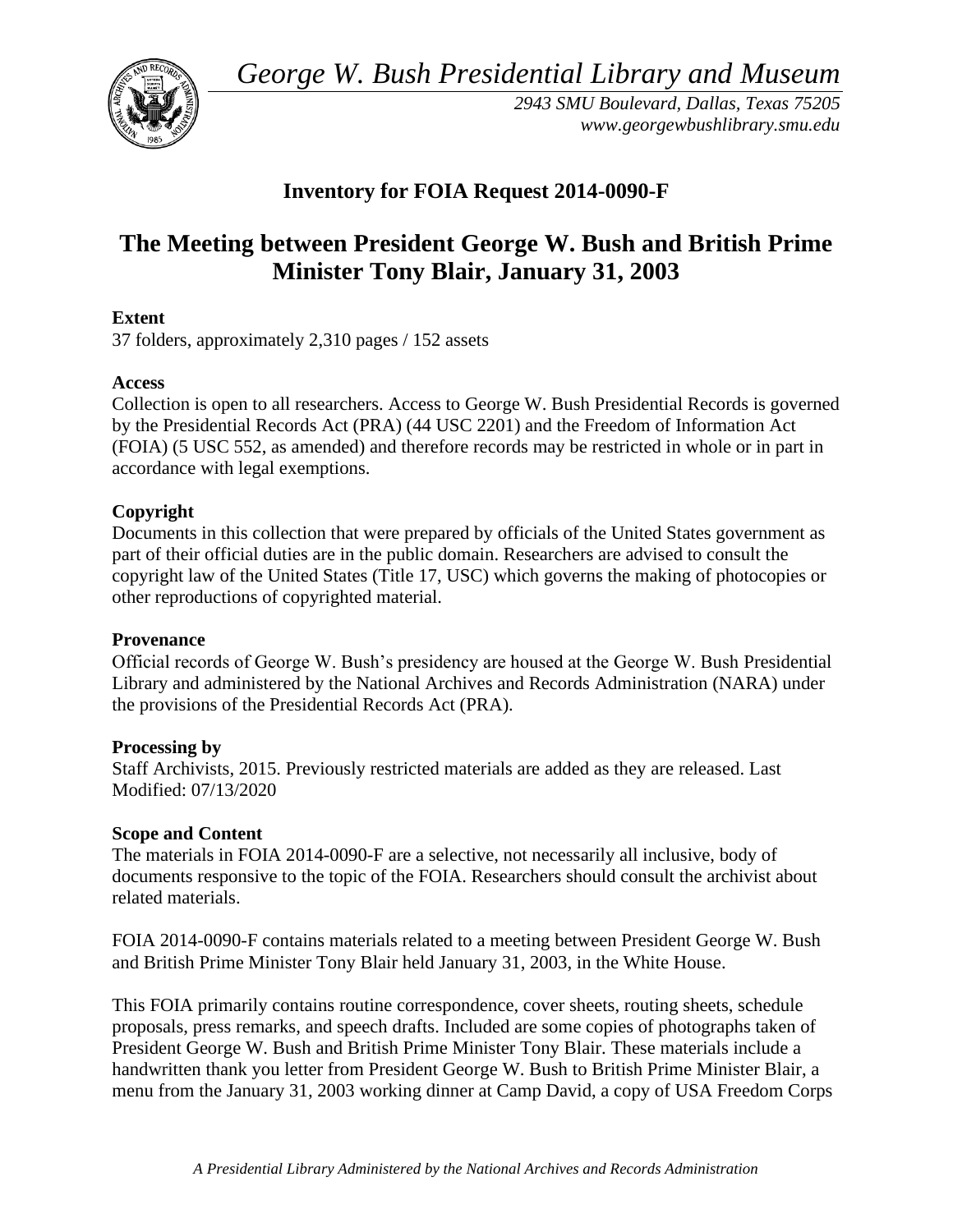media for photos and comments, a morning media review and media reaction report, web photos 2002, and printouts of various news articles. Electronic records consist of requests from the and captions after the meeting between President George W. Bush and Prime Minister Tony Blair, and lists of speeches given by President George W. Bush on Iraq prior to the war. Emails from early 2006 concern requests from the media for comment after a book and numerous articles were published concerning the January 2003 meeting.

It should be noted that many of the documents listed here have been closed due to National Security classification and/or exemptions of the Freedom of Information Act.

#### **System of Arrangement**

 The materials in FOIA 2014-0090-F are a systematic body of documents responsive to the topic of the FOIA. Researchers should consult an archivist about related materials.

Documents responsive to this FOIA were found in these collection areas – White House Office of Records Management (WHORM) Subject Files, Staff Member Office Files, and George W. Bush Presidential Electronic Records.

Staff Member Office Files are maintained at the folder level by staff members within their individual offices and document all levels of administration activity.

Staff Member Office Files are processed at the folder level, that is, individual documents are not selected and removed from a folder for processing. While this method maintains folder integrity, it frequently results in the incidental processing of documents that are not wholly responsive to the subject area.

WHORM Subject Files are processed at the document level.

The WHORM Subject File compiled by the White House Office of Records Management is comprised of a series of documents assigned a letter/number combination and filed in a subject category. A complete listing of the subject categories including a detailed description of each category is available in our research room and on our website at <www.georgewbushlibrary.smu.edu>

The Executive Office of the President (EOP) instance of the Electronic Records Archive (ERA) contains electronic records created or received by President George W. Bush. These records are stored in Search and Access Sets (SAS) that represent their originating computer program, such as Exchange Email or the Worker and Visitor Entry System (WAVES). In addition to records captured from the White House's electronic systems, EOP-ERA also contains records from the home and shared drives used by White House staff.

George W. Bush Presidential Electronic Records are a unique segment preserved in an electronic system separate from the Electronic Records Archive (ERA). The records are processed by topic, printed, and filed in folders. Folders are arranged by Search and Access Set and thereunder by date.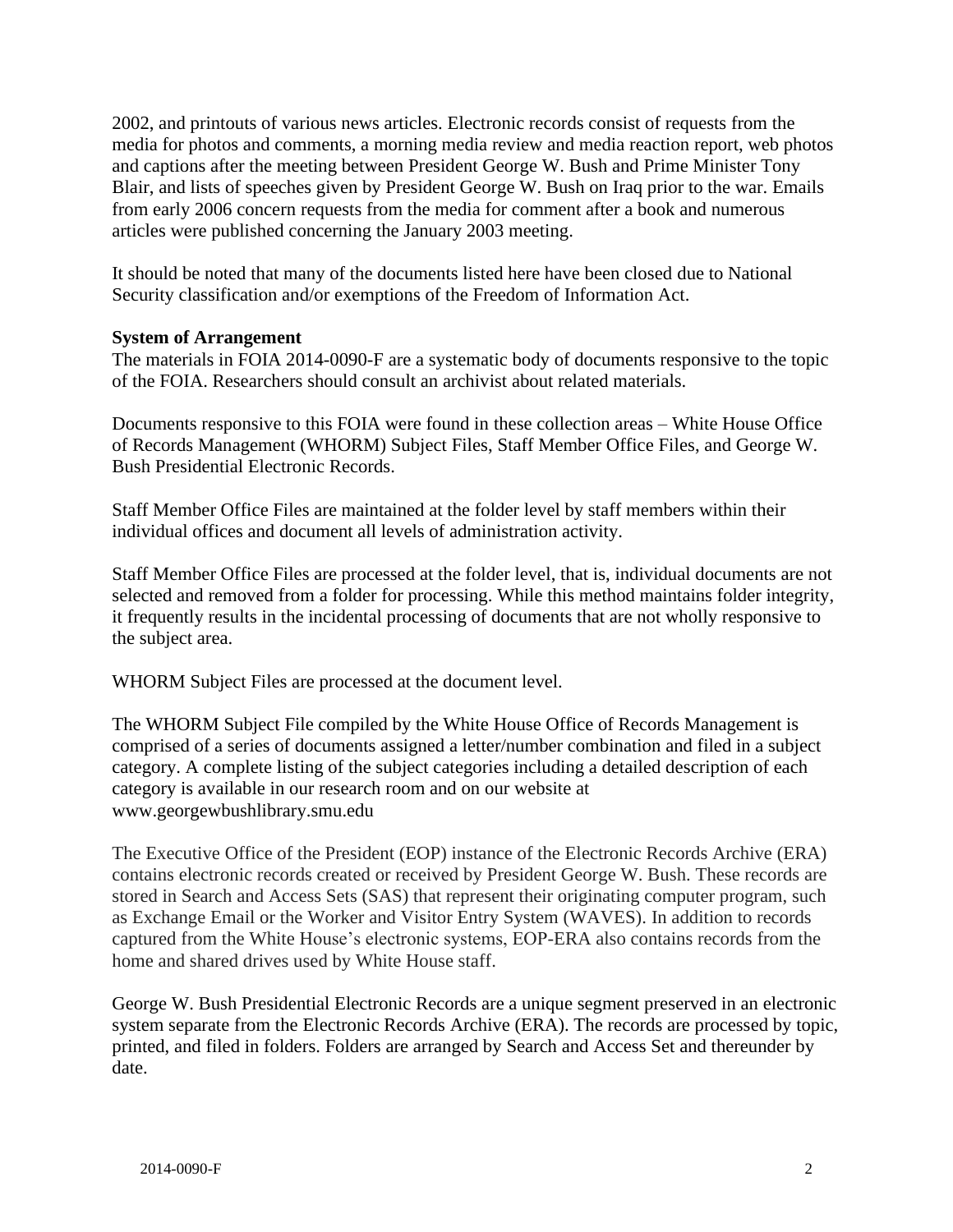George W. Bush Presidential Electronic Records contain electronic records created or received by members of the White House staff, as well as the Commission on Weapons of Mass Destruction. These frequently classified records document the daily constitutional and statutory duties carried out by the George W. Bush administration and include record types such as email, email attachments, Night Notes, and cables.

The following is a list of electronic search results lists (SRLs) and folders processed in response to FOIA 2014-0090-F:

#### *George W. Bush Electronic Records*

ARMS contains 16 assets. Exchange contains 133 assets. WHO contains 3 assets.

#### *George W. Bush Textual Records*

#### **Box 1**

**Records Management, White House Office of** 

Subject Files

555658

Subject Files – FG001-07 (Briefing Papers)

01/31/2003 [539640]

Subject Files – FG006-03A (Chief of Staff)

547462

547481

Confidential Files – FG001-07 (Briefing Papers)

539640

## **Staff Member Office Files**

National Security Council - Records and Access Management

PRS Original Files

0300121 0300713 0300726 0301011 0301340 Limited Access Originals Files 0300903 Limited Access Chron Files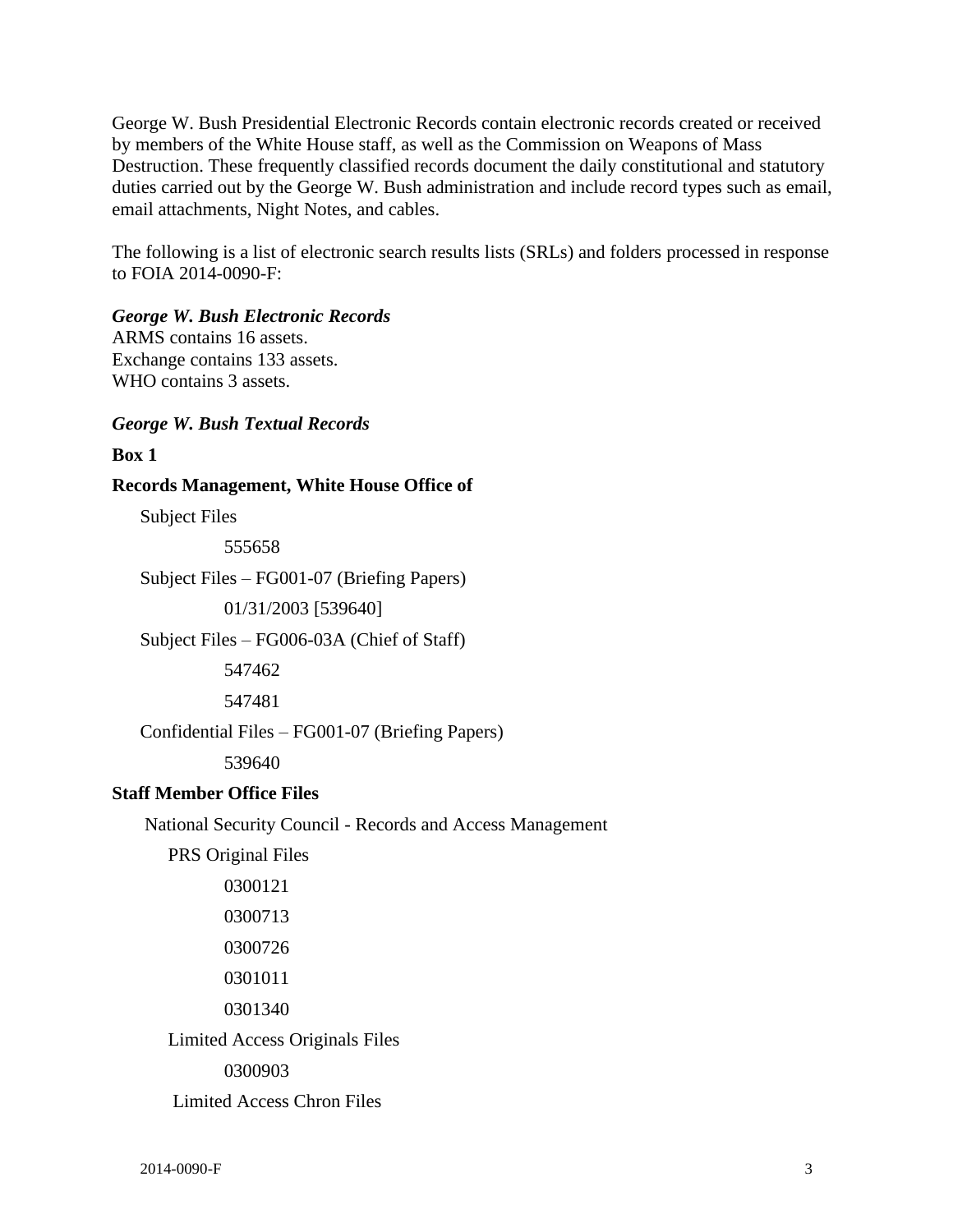0300903 Appointments and Scheduling, White House Office of Presidential Daily Diary 01/31/2003 Presidential Daily Diary Backup 01/31/2003 National Security Council - Defense Policy and Strategy Miller, Frank - Subject Files POTUS/ Blair National Security Council - European Affairs Bekkering, Michelle - Chron Files January 2003 [1] January 2003 [2] January 2003 [3] January 2003 [4]

#### **Box 2**

National Security Council - European Affairs

Bekkering, Michelle - Chron Files

January 2003 [5] January 2003 [6] January 2003 [7] January 2003 [8]

National Security Council - National Security Advisor, Office of the

Hadley, Stephen (Steve) - Subject Files

[Memcon with Prime Minister Tony Blair of the United Kingdom, 01/31/2003]

National Security Council - Records and Access Management

Memcons and Telcons

Memcon with Prime Minister Blair of the United Kingdom, 01/31/2003

National Security Council - Records and Access Management

Memcons and Telcons - Tony Blair Binder

[Memcon with Prime Minister Tony Blair of the United Kingdom, 01/31/2003]

National Security Council - Regional Affairs

Ansley, Judith - Subject Files